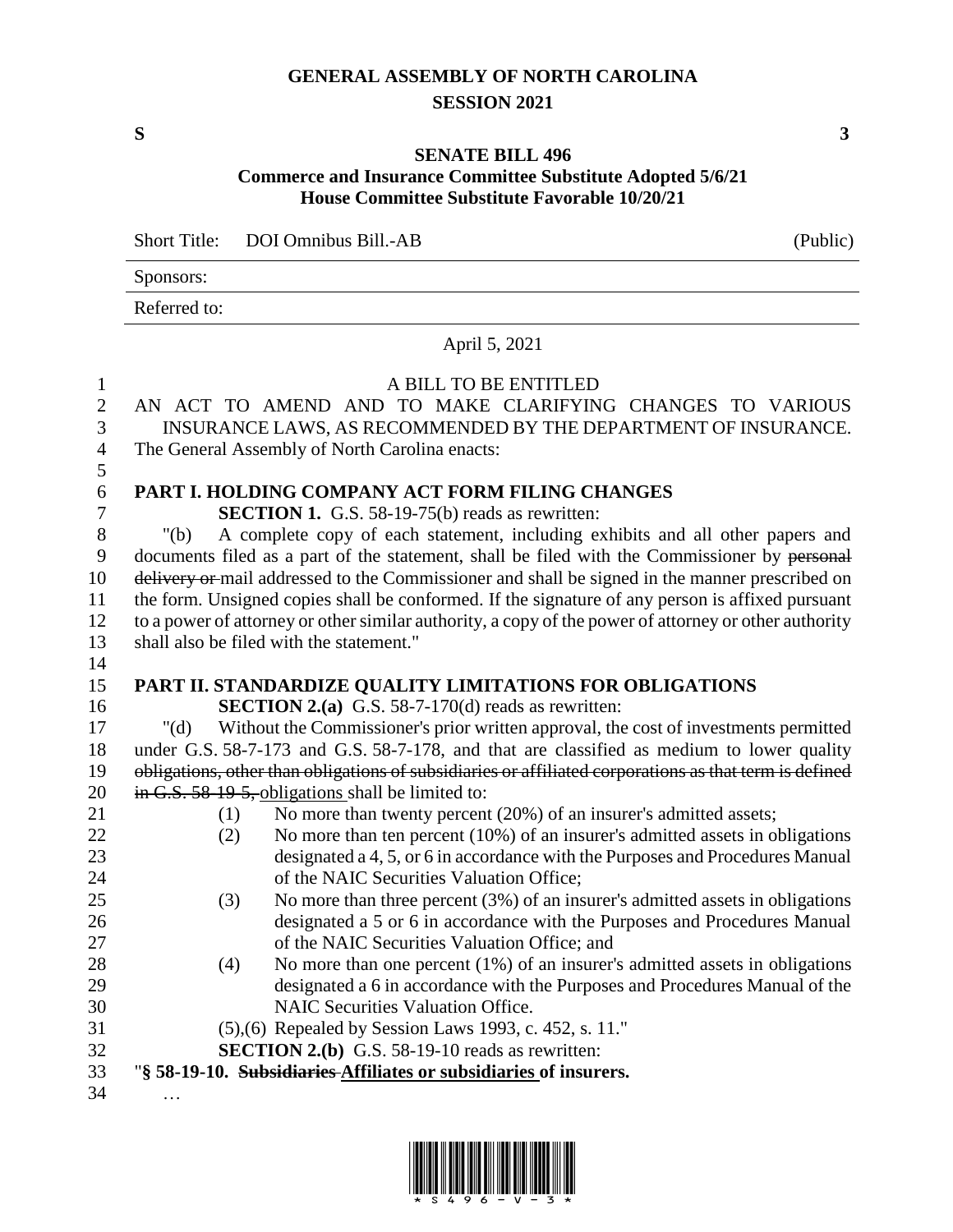| <b>General Assembly Of North Carolina</b>                                                            | <b>Session 2021</b> |
|------------------------------------------------------------------------------------------------------|---------------------|
| In addition to investments in common stock, preferred stock, debt obligations, and<br>(b)            |                     |
| other securities permitted under this Chapter, a domestic insurer may also:                          |                     |
| Invest, in common stock, preferred stock, debt obligations, and other<br>(1)                         |                     |
| securities of one or more affiliates or subsidiaries, amounts that do not exceed                     |                     |
| the lesser of ten percent $(10\%)$ of the insurer's admitted assets or fifty percent                 |                     |
| (50%) of the insurer's policyholders' surplus, provided that after those                             |                     |
| investments, the insurer's policyholders' surplus will be reasonable in relation                     |                     |
| to the insurer's outstanding liabilities and adequate to its financial needs. In                     |                     |
| calculating the amount of the investments, investments in domestic or foreign                        |                     |
| insurance affiliates or subsidiaries and health maintenance organizations shall                      |                     |
| be excluded, and there shall be included: (i) total net monies or other                              |                     |
| consideration expended and obligations assumed in the acquisition or                                 |                     |
| formation of $a$ -an affiliate or subsidiary, including all organizational expenses                  |                     |
| and contributions to capital and surplus of the affiliate or subsidiary whether                      |                     |
| or not represented by the purchase of capital stock or issuance of other                             |                     |
| securities; and (ii) all amounts expended in acquiring additional common                             |                     |
| stock, preferred stock, debt obligations, and other securities, and all                              |                     |
| contributions to the capital or surplus, of $a$ -an affiliate or subsidiary subsequent               |                     |
| to its acquisition or formation;                                                                     |                     |
|                                                                                                      |                     |
| Investments in common stock, preferred stock, debt obligations, or other securities of<br>(c)        |                     |
| subsidiaries made pursuant to subsection (b) of this section are not subject to any of the otherwise |                     |
| applicable restrictions or prohibitions contained in this Chapter applicable to such investments     |                     |
| of insurers-insurers except the medium to lower quality obligation limitations under                 |                     |
| G.S. $58-7-170(d)$ .                                                                                 |                     |
| 11                                                                                                   |                     |
|                                                                                                      |                     |
| PART III. CHANGE PEO NOTIFICATION REQUIREMENTS                                                       |                     |
| <b>SECTION 3.</b> G.S. 58-89A-110 $(g)$ reads as rewritten:                                          |                     |
| A licensee shall, within 30 days of initiation or termination of the licensee's<br>" $(g)$           |                     |
| relationship with any client company, notify its workers' compensation earrier, the                  |                     |
| Commissioner, carrier and the North Carolina Industrial Commission of both the initiation and        |                     |
| termination of the relationship. If the client company terminates the relationship between the       |                     |
| licensee and the client company, the notice required by this subsection shall be given within 10     |                     |
| days of the licensee's actual knowledge of the termination."                                         |                     |
| PART IV. UPDATE OTHER LAWS APPLICABLE TO HMOS                                                        |                     |
| <b>SECTION 4.</b> G.S. 58-67-171 reads as rewritten:                                                 |                     |
| "§ 58-67-171. Other laws applicable to HMOs.                                                         |                     |
| The following provisions of this Chapter are applicable to HMOs that are subject to this             |                     |
| Article are as follows:                                                                              |                     |
|                                                                                                      |                     |
| license.                                                                                             |                     |
| G.S. 58-2-150 Oath required for compliance with law.                                                 |                     |
|                                                                                                      |                     |
| G.S. 58-2-160 Reporting and investigation of insurance and reinsurance fraud and                     |                     |
| the financial condition of licensees; immunity from liability.                                       |                     |
| G.S. 58-2-162 Embezzlement by insurance agents, brokers, or administrators.                          |                     |
| G.S. 58-2-185 Record of business kept by companies and agents; Commissioner                          |                     |
| may inspect.                                                                                         |                     |
|                                                                                                      |                     |
|                                                                                                      |                     |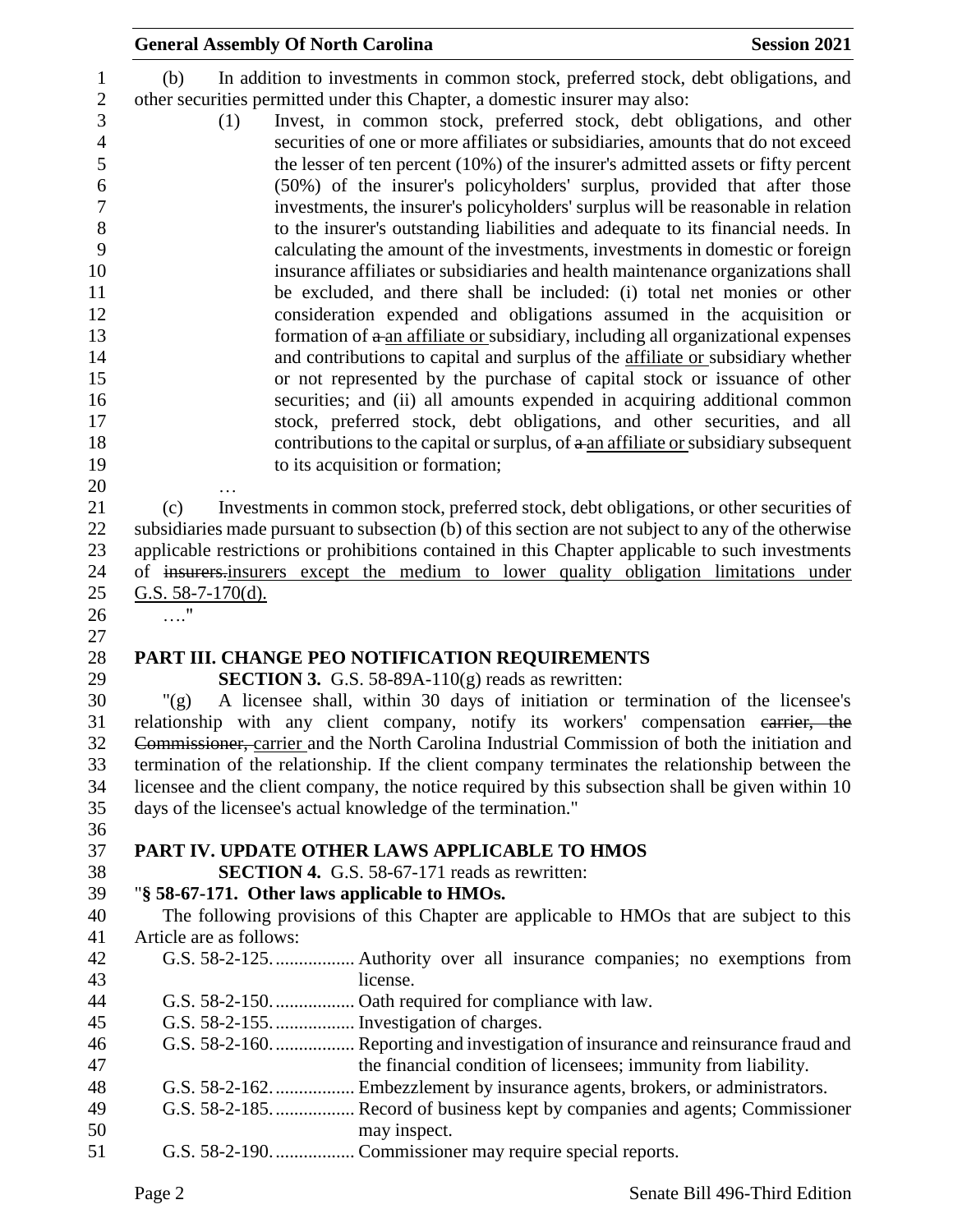|                                | <b>General Assembly Of North Carolina</b>          |                                                                                                                               | <b>Session 2021</b> |
|--------------------------------|----------------------------------------------------|-------------------------------------------------------------------------------------------------------------------------------|---------------------|
| $\mathbf{1}$<br>$\overline{c}$ |                                                    | agents, and others.                                                                                                           |                     |
| 3                              |                                                    | G.S. 58-2-200.  Books and papers required to be exhibited.                                                                    |                     |
| $\overline{4}$                 |                                                    |                                                                                                                               |                     |
| 5                              |                                                    | etc.                                                                                                                          |                     |
| 6                              |                                                    | G.S. 58-3-100(c),(e).  Insurance company licensing provisions.                                                                |                     |
| $\boldsymbol{7}$               |                                                    |                                                                                                                               |                     |
| 8                              |                                                    |                                                                                                                               |                     |
| 9                              |                                                    | G.S. 58-7-26.  Solution September 2.58-7-26.  Asset or reduction from liability for reinsurance ceded by a                    |                     |
| 10                             |                                                    | domestic insurer to an assuming insurer not meeting the                                                                       |                     |
| 11                             |                                                    | requirements of G.S. 58-7-21.                                                                                                 |                     |
| 12                             |                                                    | G.S. 58-7-30.  Insolvent ceding insurer.                                                                                      |                     |
| 13                             |                                                    |                                                                                                                               |                     |
| 14                             |                                                    |                                                                                                                               |                     |
| 15                             |                                                    | officer changes.<br>G.S. 58-7-73.  Dissolution of insurers.                                                                   |                     |
| 16                             |                                                    |                                                                                                                               |                     |
| 17                             |                                                    | Part 7 of Article 10 Annual Financial Reporting.                                                                              |                     |
| 18                             |                                                    | G.S. 58-50-35.  Notice of nonpayment of premium required before forfeiture.                                                   |                     |
| 19<br>20                       |                                                    | G.S. 58-51-15(a)(2)b Accident and health policy provisions.<br>G.S. 58-51-17.  Portability for accident and health insurance. |                     |
| 21                             |                                                    |                                                                                                                               |                     |
| 22                             |                                                    | physical disability or dependent students on medically necessary                                                              |                     |
| 23                             |                                                    | leave of absence.                                                                                                             |                     |
| 24                             |                                                    |                                                                                                                               |                     |
| 25                             |                                                    | intellectual or physical disability.                                                                                          |                     |
| 26                             |                                                    | G.S. 58-51-45 Policies to be issued to any person possessing the sickle-cell trait                                            |                     |
| 27                             |                                                    | or hemoglobin C trait.                                                                                                        |                     |
| 28                             |                                                    | G.S. 58-62.  Life and Health Insurance Guaranty Association."                                                                 |                     |
| 29                             |                                                    |                                                                                                                               |                     |
| 30                             |                                                    | PART V. PREPAID HEALTH PLAN LICENSING ACT CLARIFYING CHANGE                                                                   |                     |
| 31                             |                                                    | <b>SECTION 5.</b> G.S. 58-93-75 reads as rewritten:                                                                           |                     |
| 32                             | "§ 58-93-75. Continuation of health care services. |                                                                                                                               |                     |
| 33                             |                                                    | The Commissioner shall require that each PHP have a plan for handling insolvency. The plan                                    |                     |
| 34                             |                                                    | must allow for health care services to be provided to enrollees until the PHP's enrollees whose                               |                     |
| 35                             |                                                    | enrollment in a PHP is not voluntary are enrolled in capitated contract is terminated by DHHS                                 |                     |
| 36                             |                                                    | and all enrollees required under G.S. 108D-40 to enroll in a PHP are transitioned to another PHP.                             |                     |
| 37                             |                                                    | In considering the plan, the Commissioner may require any of the following:                                                   |                     |
| 38                             | (1)                                                | Insurance to cover the expenses to be paid for enrollee health care services                                                  |                     |
| 39                             |                                                    | after an insolvency.                                                                                                          |                     |
| 40                             | (2)                                                | Provisions in provider contracts that obligate the provider to provide services                                               |                     |
| 41                             |                                                    | for the duration of the period after the PHP's insolvency until the PHP's                                                     |                     |
| 42                             |                                                    | enrollees whose enrollment in a PHP is not voluntary are enrolled in capitated                                                |                     |
| 43                             |                                                    | contract is terminated by DHHS and all enrollees required under                                                               |                     |
| 44                             |                                                    | G.S. 108D-40 to enroll in a PHP are transitioned to another PHP.                                                              |                     |
| 45                             | (3)                                                | Insolvency reserves.                                                                                                          |                     |
| 46                             | (4)                                                | Letters of credit acceptable to the Commissioner.                                                                             |                     |
| 47                             | (5)                                                | Any other arrangements to assure that health care services are provided to                                                    |                     |
| 48                             |                                                    | enrollees as specified in this section."                                                                                      |                     |
| 49<br>50                       |                                                    | PART VI. PUBLIC SCHOOL INSURANCE REPORTING CHANGES                                                                            |                     |
| 51                             |                                                    | <b>SECTION 6.(a)</b> G.S. 115C-523.1 reads as rewritten:                                                                      |                     |
|                                |                                                    |                                                                                                                               |                     |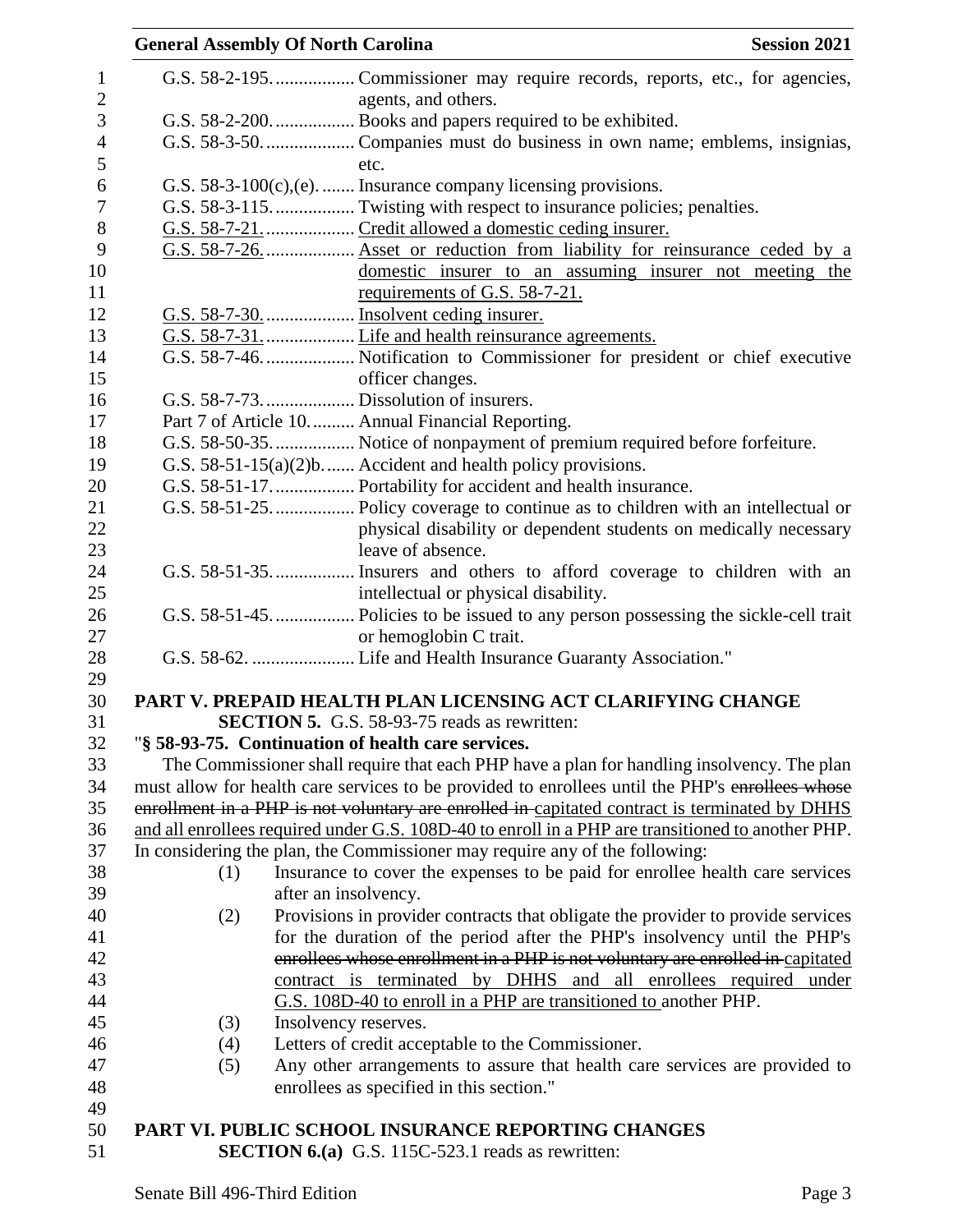|                          | <b>General Assembly Of North Carolina</b><br><b>Session 2021</b>                                                                                                                                        |
|--------------------------|---------------------------------------------------------------------------------------------------------------------------------------------------------------------------------------------------------|
| 1                        | "§ 115C-523.1. Duty to insure public school property.                                                                                                                                                   |
| $\overline{c}$           | The local board of education of every local school administrative unit in the public<br>(a)                                                                                                             |
| 3                        | school system of this State, in order to safeguard the investment made in public schools, shall:                                                                                                        |
| $\overline{\mathcal{L}}$ | Insure and keep insured to the extent of not less than eighty percent (80%) of<br>(1)                                                                                                                   |
| 5                        | the current insurable value, as determined by the insurer and the insured, of                                                                                                                           |
| 6                        | each of its insurable buildings against the perils embraced in broad form                                                                                                                               |
| $\tau$                   | coverage to include fire, lightning, windstorm, hail, explosion, aircraft or                                                                                                                            |
| $8\,$                    | vehicles, riot or civil commotion, smoke, vandalism, sprinkler leakage,                                                                                                                                 |
| 9                        | sinkhole collapse, volcanic action, falling objects, weight of snow, ice or sleet,                                                                                                                      |
| 10                       | or water damage.                                                                                                                                                                                        |
| 11                       | (2)<br>Insure and keep insured adequately the equipment and contents of the                                                                                                                             |
| 12                       | building.                                                                                                                                                                                               |
| 13                       | Provide to the Commissioner of Insurance a list of all of its insurable<br>(3)                                                                                                                          |
| 14                       | buildings, the equipment and contents of the buildings, and their insurable                                                                                                                             |
| 15                       | values by October 1 of each year.                                                                                                                                                                       |
| 16                       | The tax-levying authority for each local school administrative unit shall appropriate<br>(b)                                                                                                            |
| 17                       | funds necessary for compliance with the provisions of subsection (a) of this section.                                                                                                                   |
| 18                       | Local boards of education may purchase insurance from companies duly licensed and<br>(c)                                                                                                                |
| 19                       | authorized to sell insurance in this State or may obtain insurance in accordance with the                                                                                                               |
| 20                       | provisions of Article 31A of Chapter 58 of the General Statutes, "State Insurance of Public                                                                                                             |
| 21                       | Education Property." If a local board of education purchases insurance from a company duly                                                                                                              |
| 22                       | licensed and authorized to sell insurance in this State for any insurable building, its equipment,                                                                                                      |
| 23                       | or its contents, the local board of education shall provide the Commissioner with a copy of the                                                                                                         |
| 24                       | policy of insurance. If the policy of insurance is cancelled, terminated, or changed for any reason,                                                                                                    |
| 25                       | the local board of education shall notify the Commissioner within five days of the effective date                                                                                                       |
| 26                       | of the cancellation, termination, or change.                                                                                                                                                            |
| 27                       | If the Commissioner of Insurance determines that any person has willfully failed to<br>(d)                                                                                                              |
| 28                       | comply with the provisions of subsections $(a)$ (a), (b), and $(b)$ (c) of this section, the                                                                                                            |
| 29                       | Commissioner of Insurance may order, for each separate violation, a civil penalty under the                                                                                                             |
| 30                       | procedures in G.S. 58-2-70(d). Every 24 hours without such insurance constitutes a separate                                                                                                             |
| 31                       | violation."                                                                                                                                                                                             |
| 32                       | SECTION 6.(b) G.S. 115C-523.2 reads as rewritten:                                                                                                                                                       |
| 33                       | "§ 115C-523.2. Flood insurance.                                                                                                                                                                         |
| 34                       | The local board of education of every local school administrative unit in the public<br>(a)                                                                                                             |
| 35                       | school system of this State, in order to safeguard the investment made in public schools, shall<br>insure and keep insured to the extent of not less than eighty percent (80%) of the current insurable |
| 36<br>37                 | value, as determined by the insurer and the insured, of each of its insurable buildings against                                                                                                         |
| 38                       | flood when that property is located, or becomes located in, an area identified on the latest Flood                                                                                                      |
| 39                       | Insurance Rate Map produced by the Federal Emergency Management Agency as area that will                                                                                                                |
| 40                       | be inundated by the flood event having a one percent (1%) chance of being equaled or exceeded                                                                                                           |
| 41                       | in any given year. The local board of education shall provide to the Commissioner of Insurance                                                                                                          |
| 42                       | a list of all of its insurable buildings against flood and their insurable values by October 1 of each                                                                                                  |
| 43                       | year.                                                                                                                                                                                                   |
| 44                       | The tax-levying authority for each local school administrative unit shall appropriate<br>(b)                                                                                                            |
| 45                       | funds necessary for compliance with the provisions of subsection (a) of this section.                                                                                                                   |
| 46                       | Local boards of education may purchase insurance from companies duly licensed and<br>(c)                                                                                                                |
| 47                       | authorized to sell insurance in this State or may obtain insurance in accordance with the                                                                                                               |
| 48                       | provisions of Article 31A of Chapter 58 of the General Statutes, "State Insurance of Public                                                                                                             |
| 49                       | Education Property." If a local board of education purchases insurance from a company duly                                                                                                              |
| 50                       | licensed and authorized to sell insurance in this State for any insurable building against flood,                                                                                                       |
| 51                       | the local board of education shall provide the Commissioner with a copy of the policy of                                                                                                                |
|                          |                                                                                                                                                                                                         |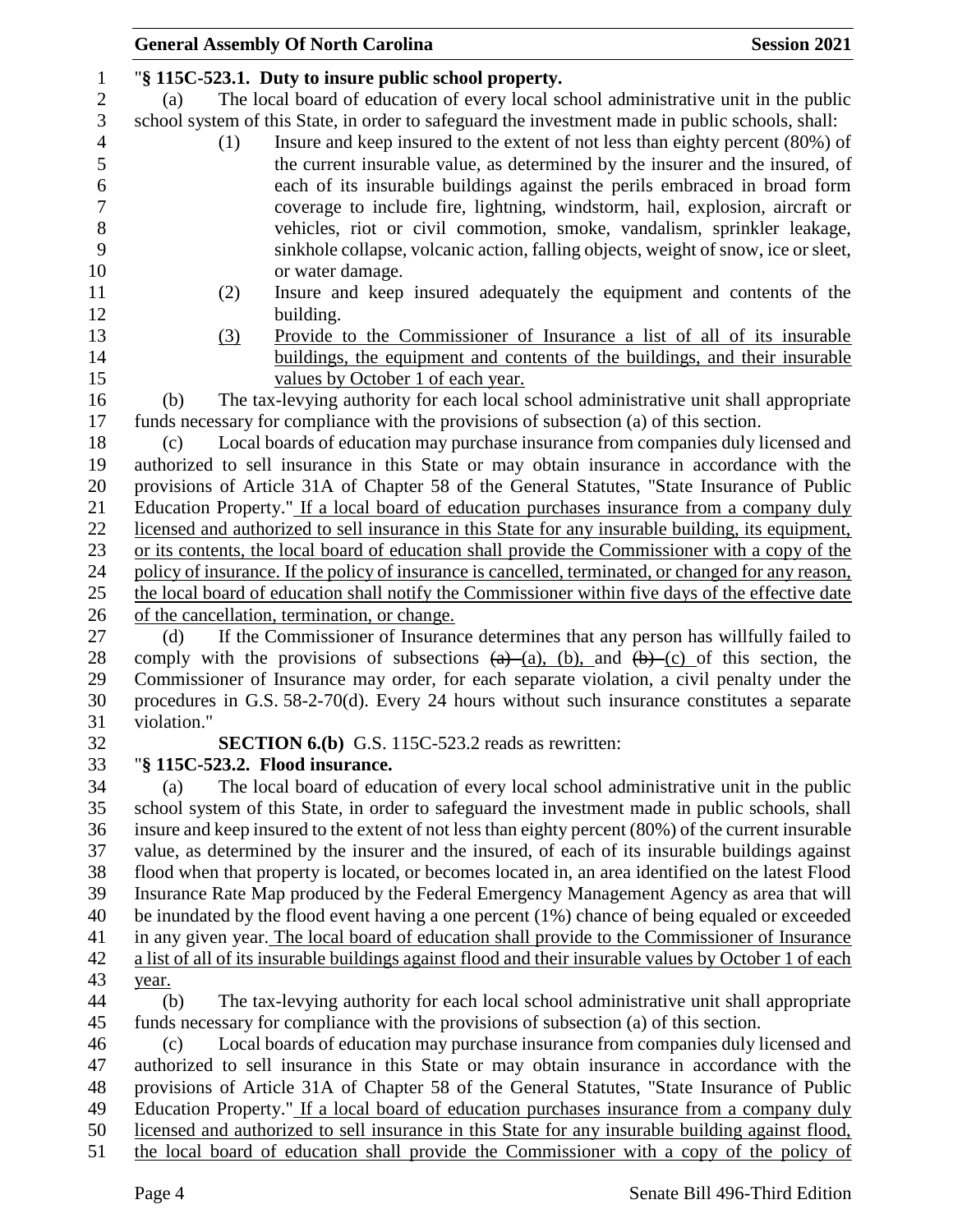|                  |                                                                                                | <b>General Assembly Of North Carolina</b>                                                                                                                   | <b>Session 2021</b> |  |  |  |
|------------------|------------------------------------------------------------------------------------------------|-------------------------------------------------------------------------------------------------------------------------------------------------------------|---------------------|--|--|--|
| $\mathbf{1}$     |                                                                                                | insurance. If the policy of insurance is cancelled, terminated, or changed for any reason, the local                                                        |                     |  |  |  |
| $\sqrt{2}$<br>3  | board of education shall notify the Commissioner within five days of the effective date of the |                                                                                                                                                             |                     |  |  |  |
| $\overline{4}$   | cancellation, termination, or change.                                                          |                                                                                                                                                             |                     |  |  |  |
| 5                | (d)                                                                                            | If the Commissioner of Insurance determines that any person has willfully failed to                                                                         |                     |  |  |  |
| 6                |                                                                                                | comply with the provisions of subsections $(a)$ (a), (b), and $(b)$ (c) of this section, the                                                                |                     |  |  |  |
| $\tau$           |                                                                                                | Commissioner of Insurance may order, for each separate violation, a civil penalty under the                                                                 |                     |  |  |  |
| $\, 8$           | violation."                                                                                    | procedures in G.S. 58-2-70(d). Every 24 hours without such insurance constitutes a separate                                                                 |                     |  |  |  |
| $\boldsymbol{9}$ |                                                                                                |                                                                                                                                                             |                     |  |  |  |
|                  |                                                                                                | <b>SECTION 6.(c)</b> G.S. 115D-58.11 reads as rewritten:                                                                                                    |                     |  |  |  |
| 10<br>11         |                                                                                                | "§ 115D-58.11. Fire and casualty insurance on institutional buildings and contents.                                                                         |                     |  |  |  |
| 12               | (a)                                                                                            | The board of trustees of each institution, in order to safeguard the investment in                                                                          |                     |  |  |  |
| 13               |                                                                                                | institutional buildings and their contents, shall:                                                                                                          |                     |  |  |  |
|                  | (1)                                                                                            | Insure and keep insured each building owned by the institution to the extent                                                                                |                     |  |  |  |
| 14               |                                                                                                | of not less than eighty percent (80%) of the current insurable value, as                                                                                    |                     |  |  |  |
| 15<br>16         |                                                                                                | determined by the insured and insurer, against loss by the perils embraced in                                                                               |                     |  |  |  |
| 17               |                                                                                                | broad form coverage to include fire, lightning, windstorm, hail, explosion,                                                                                 |                     |  |  |  |
| 18               |                                                                                                | aircraft or vehicles, riot or civil commotion, smoke, vandalism, sprinkler<br>leakage, sinkhole collapse, volcanic action, falling objects, weight of snow, |                     |  |  |  |
| 19               |                                                                                                | ice or sleet, or water damage to institutional buildings and properties.                                                                                    |                     |  |  |  |
| 20               | (2)                                                                                            | Insure and keep insured equipment and other contents of all institutional                                                                                   |                     |  |  |  |
| 21               |                                                                                                | buildings that are the property of the institution or the State or which are used                                                                           |                     |  |  |  |
| 22               |                                                                                                | in the operation of the institution.                                                                                                                        |                     |  |  |  |
| 23               | (3)                                                                                            | Provide to the Commissioner of Insurance a list of all of its institution's                                                                                 |                     |  |  |  |
| 24               |                                                                                                | insurable buildings, the equipment and contents of the buildings, and their                                                                                 |                     |  |  |  |
| 25               |                                                                                                | insurable values by October 1 of each year.                                                                                                                 |                     |  |  |  |
| 26               | (b)                                                                                            | The tax-levying authority of each institution shall provide the funds necessary for the                                                                     |                     |  |  |  |
| 27               |                                                                                                | purchase of the insurance required in subsection (a) of this section.                                                                                       |                     |  |  |  |
| 28               | (c)                                                                                            | Boards of trustees may purchase insurance from companies duly licensed and                                                                                  |                     |  |  |  |
| 29               |                                                                                                | authorized to sell insurance in this State or may obtain insurance in accordance with the                                                                   |                     |  |  |  |
| 30               |                                                                                                | provisions of Article 31A of Chapter 58 of the General Statutes, "State Insurance of Public                                                                 |                     |  |  |  |
| 31               |                                                                                                | Education Property." If the board of trustees of an institution purchases insurance from a                                                                  |                     |  |  |  |
| 32               |                                                                                                | company duly licensed and authorized to sell insurance in this State for any insurable building,                                                            |                     |  |  |  |
| 33               |                                                                                                | its equipment, or its contents, the board of trustees shall provide the Commissioner with a copy                                                            |                     |  |  |  |
| 34               |                                                                                                | of the policy of insurance. If the policy of insurance is cancelled, terminated, or changed for any                                                         |                     |  |  |  |
| 35               |                                                                                                | reason, the board of trustees shall notify the Commissioner within five days of the effective date                                                          |                     |  |  |  |
| 36               |                                                                                                | of the cancellation, termination, or change.                                                                                                                |                     |  |  |  |
| 37               | (d)                                                                                            | If the Commissioner of Insurance determines that any person has willfully failed to                                                                         |                     |  |  |  |
| 38               |                                                                                                | comply with the provisions of subsections $(a)$ (a), (b), and $(b)$ (c) of this section, the                                                                |                     |  |  |  |
| 39               |                                                                                                | Commissioner of Insurance may order, for each separate violation, a civil penalty under the                                                                 |                     |  |  |  |
| 40               |                                                                                                | procedures in G.S. 58-2-70(d). Every 24 hours without such insurance constitutes a separate                                                                 |                     |  |  |  |
| 41               | offense violation."                                                                            |                                                                                                                                                             |                     |  |  |  |
| 42               |                                                                                                | <b>SECTION 6.(d)</b> G.S. 115D-58.11A reads as rewritten:                                                                                                   |                     |  |  |  |
| 43               |                                                                                                | "§ 115D-58.11A. Flood insurance.                                                                                                                            |                     |  |  |  |
| 44               | (a)                                                                                            | The board of trustees of each institution, in order to safeguard the investment in                                                                          |                     |  |  |  |
| 45               |                                                                                                | institutional buildings and their contents, shall insure and keep insured to the extent of not less                                                         |                     |  |  |  |
| 46               |                                                                                                | than eighty percent (80%) of the current insurable value, as determined by the insurer and the                                                              |                     |  |  |  |
| 47               |                                                                                                | insured, of each of its insurable buildings against flood when that property is located, or becomes                                                         |                     |  |  |  |
| 48               |                                                                                                | located in, an area identified on the latest Flood Insurance Rate Map produced by the Federal                                                               |                     |  |  |  |
| 49               |                                                                                                | Emergency Management Agency as area that will be inundated by the flood event having a one                                                                  |                     |  |  |  |
| 50               |                                                                                                | percent (1%) chance of being equaled or exceeded in any given year. The board of trustees of                                                                |                     |  |  |  |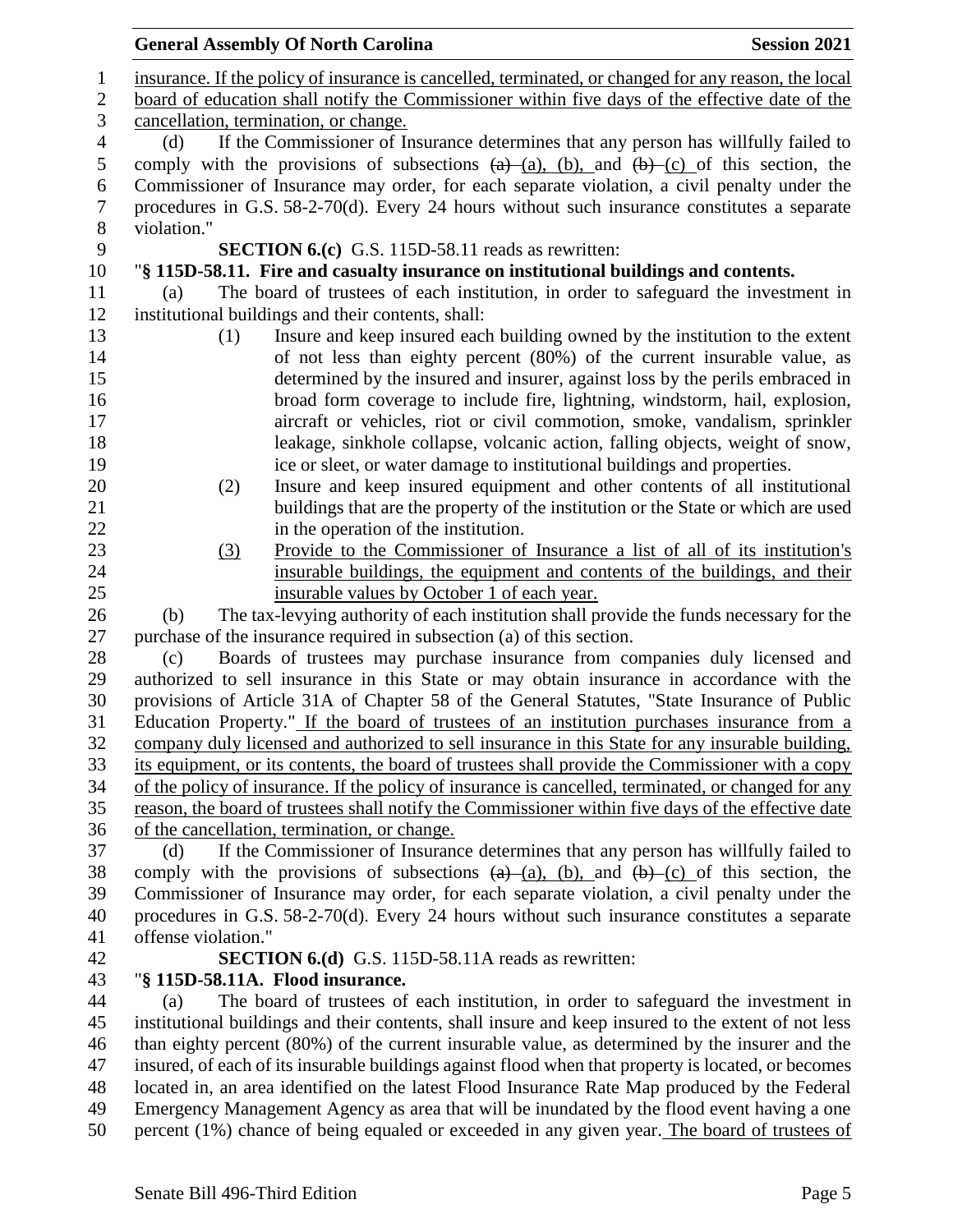|                | <b>General Assembly Of North Carolina</b>                                                                                                                                                              | <b>Session 2021</b> |  |  |  |  |
|----------------|--------------------------------------------------------------------------------------------------------------------------------------------------------------------------------------------------------|---------------------|--|--|--|--|
| 1              | each institution shall provide to the Commissioner of Insurance a list of all of its institution's                                                                                                     |                     |  |  |  |  |
| $\mathbf{2}$   | insurable buildings against flood and their insurable values by October 1 of each year.                                                                                                                |                     |  |  |  |  |
| 3              | The tax-levying authority for each institution shall appropriate funds necessary for<br>(b)                                                                                                            |                     |  |  |  |  |
| $\overline{4}$ | compliance with the provisions of subsection (a) of this section.                                                                                                                                      |                     |  |  |  |  |
| 5              | The board of trustees may purchase insurance from companies duly licensed and<br>(c)                                                                                                                   |                     |  |  |  |  |
| 6              | authorized to sell insurance in this State or may obtain insurance in accordance with the                                                                                                              |                     |  |  |  |  |
| $\tau$         | provisions of Article 31A of Chapter 58 of the General Statutes, "State Insurance of Public                                                                                                            |                     |  |  |  |  |
| $8\,$          | Education Property." If the board of trustees of an institution purchases insurance from a                                                                                                             |                     |  |  |  |  |
| 9              | company duly licensed and authorized to sell insurance in this State for any insurable building                                                                                                        |                     |  |  |  |  |
| 10             | against flood, the board of trustees shall provide the Commissioner with a copy of the policy of                                                                                                       |                     |  |  |  |  |
| 11             | insurance. If the policy of insurance is cancelled, terminated, or changed for any reason, the board                                                                                                   |                     |  |  |  |  |
| 12             | of trustees shall notify the Commissioner within five days of the effective date of the cancellation,                                                                                                  |                     |  |  |  |  |
| 13             | termination, or change.                                                                                                                                                                                |                     |  |  |  |  |
| 14             | If the Commissioner of Insurance determines that any person has willfully failed to<br>(d)                                                                                                             |                     |  |  |  |  |
| 15             | comply with the provisions of subsections $(a)$ (a), (b), and $(b)$ (c) of this section, the                                                                                                           |                     |  |  |  |  |
| 16             | Commissioner of Insurance may order, for each separate violation, a civil penalty under the                                                                                                            |                     |  |  |  |  |
| 17             | procedures in G.S. 58-2-70(d). Every 24 hours without such insurance constitutes a separate                                                                                                            |                     |  |  |  |  |
| 18             | violation."                                                                                                                                                                                            |                     |  |  |  |  |
| 19             |                                                                                                                                                                                                        |                     |  |  |  |  |
| 20             | PART VII. NORTH CAROLINA MANUFACTURED HOUSING BOARD CHANGES                                                                                                                                            |                     |  |  |  |  |
| 21             | <b>SECTION 7.(a)</b> G.S. 143-143.9 reads as rewritten:                                                                                                                                                |                     |  |  |  |  |
| 22             | "§ 143-143.9. Definitions.                                                                                                                                                                             |                     |  |  |  |  |
| 23             | The following definitions apply in this Part:                                                                                                                                                          |                     |  |  |  |  |
| 24             | $\ddotsc$                                                                                                                                                                                              |                     |  |  |  |  |
| 25             | (3)<br>Code. – Engineering standards entitled State of North Carolina Regulations                                                                                                                      |                     |  |  |  |  |
| 26             | for Manufactured Homes adopted by the Commissioner.                                                                                                                                                    |                     |  |  |  |  |
| 27             |                                                                                                                                                                                                        |                     |  |  |  |  |
| 28             | Qualifier. $-$ An individual taking the examination on behalf of a set-up<br>(10a)                                                                                                                     |                     |  |  |  |  |
| 29             | contractor applicant, who is associated with the applicant and is actively                                                                                                                             |                     |  |  |  |  |
| 30             | engaged in the work of the applicant.                                                                                                                                                                  |                     |  |  |  |  |
| 31             | $\ldots$ "                                                                                                                                                                                             |                     |  |  |  |  |
| 32             | <b>SECTION 7.(b)</b> G.S. 143-143.15(a) reads as rewritten:                                                                                                                                            |                     |  |  |  |  |
| 33             | " $(a)$<br>Manufactured homes shall be set up in accordance with the standards entitled State                                                                                                          |                     |  |  |  |  |
| 34             | of North Carolina Regulations for Manufactured Homes adopted by the Commissioner."                                                                                                                     |                     |  |  |  |  |
| 35             | <b>SECTION 7.(c)</b> G.S. 143-143.21A(a)(5) is repealed.                                                                                                                                               |                     |  |  |  |  |
| 36             | <b>SECTION 7.(d)</b> G.S. 143-151(a) reads as rewritten:                                                                                                                                               |                     |  |  |  |  |
| 37             | Any person who is found by the Commissioner to have violated the provisions of the<br>" $(a)$                                                                                                          |                     |  |  |  |  |
| 38<br>39       | Act, this Article, or any rules adopted under this Article, shall be liable for a civil penalty not to                                                                                                 |                     |  |  |  |  |
| 40             | exceed one thousand dollars (\$1,000) the amount set by 24 C.F.R. § 3282.10 for each violation.<br>Each violation shall constitute a separate violation for each manufactured home or for each failure |                     |  |  |  |  |
| 41             | or refusal to allow or perform an act required by the Act, this Article, or any rules adopted under                                                                                                    |                     |  |  |  |  |
| 42             | this Article. The maximum civil penalty may not exceed one million dollars (\$1,000,000) the                                                                                                           |                     |  |  |  |  |
| 43             | amount set by 24 C.F.R. § 3282.10 for any related series of violations occurring within one year                                                                                                       |                     |  |  |  |  |
| 44             | after the date of the first violation. In determining the amount of the penalty, the Commissioner                                                                                                      |                     |  |  |  |  |
| 45             | shall consider the degree and extent of harm caused by the violation, the amount of money that                                                                                                         |                     |  |  |  |  |
| 46             | inured to the benefit of the violator as a result of the violation, whether the violation was willful,                                                                                                 |                     |  |  |  |  |
| 47             | and the prior record of the violator in complying or failing to comply with laws, rules, or orders                                                                                                     |                     |  |  |  |  |
| 48             | applicable to the violator. The clear proceeds of civil penalties provided for in this section shall                                                                                                   |                     |  |  |  |  |
| 49             | be remitted to the Civil Penalty and Forfeiture Fund in accordance with G.S. 115C-457.2."                                                                                                              |                     |  |  |  |  |
| $\sim$ $\sim$  |                                                                                                                                                                                                        |                     |  |  |  |  |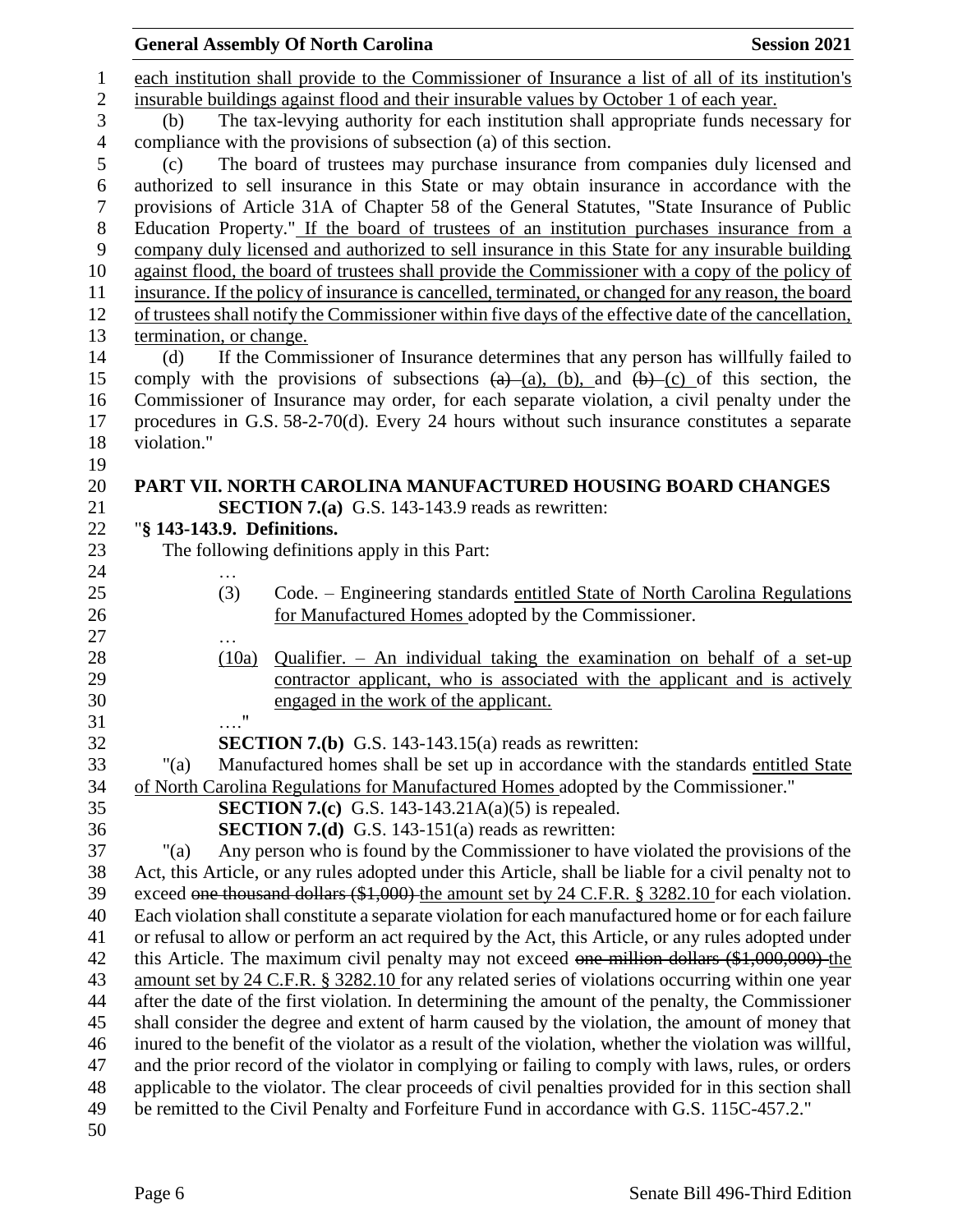|                                | <b>General Assembly Of North Carolina</b><br><b>Session 2021</b>                                                                                          |
|--------------------------------|-----------------------------------------------------------------------------------------------------------------------------------------------------------|
| $\mathbf{1}$<br>$\overline{2}$ | PART VIII. LONG-TERM CARE INSURANCE TECHNICAL CHANGE UPDATING<br><b>PHONE NUMBER</b>                                                                      |
| 3                              | <b>SECTION 8.</b> G.S. 58-55-60(7) reads as rewritten:                                                                                                    |
| $\overline{4}$                 | A qualified policy issued, executed, and delivered in North Carolina shall be<br>"(7)                                                                     |
| 5                              | accompanied by a Partnership Disclosure Notice explaining the benefits                                                                                    |
| 6                              | associated with a qualified policy and indicating that at the time issued, the                                                                            |
| $\overline{7}$                 | policy is a qualified long-term care insurance partnership policy in North                                                                                |
| 8                              | Carolina. The Partnership Disclosure Notice shall also include a statement                                                                                |
| 9                              | indicating that by purchasing this partnership policy, the insured does not                                                                               |
| 10                             | automatically qualify for Medicaid. Notices providing additional information                                                                              |
| 11                             | may be used in conjunction with the Partnership Disclosure Notice described                                                                               |
| 12                             | in this section if filed and approved by the Commissioner. The Notice shall                                                                               |
| 13                             | state the following in at least 12-point font:                                                                                                            |
| 14                             | "Partnership Policy Status: Your long-term care insurance policy is intended                                                                              |
| 15                             | to qualify as a Partnership Policy under the North Carolina Long-Term Care                                                                                |
| 16                             | Partnership Program as of your policy's effective date. For Medicaid                                                                                      |
| 17                             | applicants applying for help with the cost of long-term care, this means that                                                                             |
| 18                             | an amount of your resources equal to the dollar amount of long-term care                                                                                  |
| 19                             | insurance benefits paid to you or on your behalf under this policy may be                                                                                 |
| 20                             | disregarded for purposes of determining your eligibility for long-term care                                                                               |
| 21                             | Medicaid and from any subsequent recovery by the State from your estate for                                                                               |
| 22                             | payment of Medicaid paid services. The amount that may be disregarded at                                                                                  |
| 23                             | eligibility will be equal to the amount of the long-term care partnership                                                                                 |
| 24                             | benefits paid out prior to the time you apply for long-term care Medicaid. As                                                                             |
| 25                             | a result, you may qualify for coverage of the cost of your long-term care needs                                                                           |
| 26                             | under Medicaid without first being required to substantially exhaust your                                                                                 |
| 27                             | personal resource s. The amount that may be protected from recovery by the                                                                                |
| 28<br>29                       | State from your estate will be equal to the amount disregarded for purposes of                                                                            |
| 30                             | eligibility for long-term care Medicaid. If you are already a recipient of<br>long-term care Medicaid, this policy will not allow a resource disregard or |
| 31                             | estate recovery resource protection. The purchase of a Partnership Policy does                                                                            |
| 32                             | not automatically qualify you for Medicaid.                                                                                                               |
| 33                             | Please note that this policy may lose long-term care partnership program status                                                                           |
| 34                             | if you move to a different state that does not recognize North Carolina's                                                                                 |
| 35                             | Long-Term Care Partnership Program or you modify this policy after                                                                                        |
| 36                             | issuance. This policy may also lose long-term care partnership program status                                                                             |
| 37                             | due to changes in federal or state laws.                                                                                                                  |
| 38                             | If you have questions regarding long-term care insurance and the North                                                                                    |
| 39                             | Carolina Long-Term Care Partnership Program, you may contact the Seniors'                                                                                 |
| 40                             | Health Insurance Information Program of the Department of Insurance at                                                                                    |
| 41                             | 1-800-443-9354."1-855-408-1212."                                                                                                                          |
| 42                             | In the case of a group insurance contract, this Partnership Disclosure Notice                                                                             |
| 43                             | shall be provided to the insured upon the issuance of the certificate. The                                                                                |
| 44                             | insurer shall include in that Notice that the amount of the insured's resources                                                                           |
| 45                             | that may be disregarded at eligibility will be equal to the amount of qualified                                                                           |
| 46                             | long-term care partnership policy benefits paid prior to the time the insured                                                                             |
| 47                             | applied for long-term care Medicaid. The insurer shall also include in the                                                                                |
| 48                             | notice a warning to the insured that the policy may lose long-term care                                                                                   |
| 49                             | partnership program status if the insured moves to another state that does not                                                                            |
| 50                             | recognize North Carolina's Long-Term Care Partnership Program, or if the                                                                                  |
| 51                             | policy is modified after issuance."                                                                                                                       |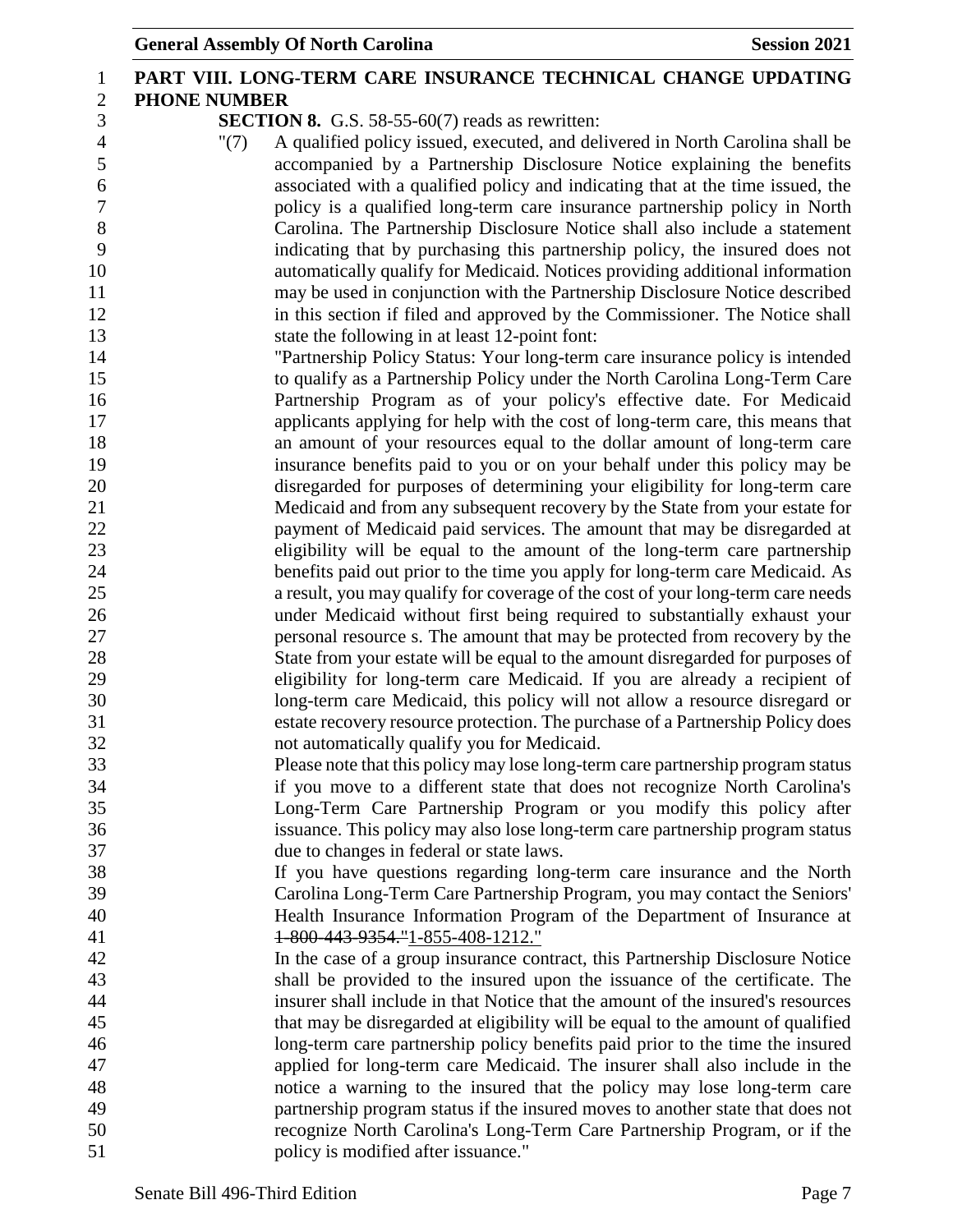| $\mathbf{1}$ |      |            |                                                                                                         |
|--------------|------|------------|---------------------------------------------------------------------------------------------------------|
| $\mathbf{2}$ |      |            | PART IX. CLARIFY EXCEPTION TO UNAUTHORIZED INSURER PROHIBITION                                          |
| 3            |      |            | <b>SECTION 9.</b> G.S. $58-28-5(a)$ reads as rewritten:                                                 |
| 4            | "(a) |            | Except as otherwise provided in this section, it is unlawful for any company to enter                   |
| 5            |      |            | into a contract of insurance as an insurer or to transact insurance business in this State as set forth |
| 6            |      |            | in G.S. 58-28-13 without a license issued by the Commissioner. This section does not apply to           |
| $\tau$       |      |            | the following acts or transactions:                                                                     |
| $8\,$        |      |            |                                                                                                         |
| 9            |      | .          | Transactions in this State involving group life insurance, group annuities, or                          |
|              |      | (4)        |                                                                                                         |
| 10           |      |            | group, blanket, or franchise accident and health insurance where the master                             |
| 11           |      |            | policy for the insurance was lawfully issued and delivered in a state in which                          |
| 12           |      |            | the company was authorized to transact business-business, unless the                                    |
| 13           |      |            | company has had its license to conduct business in this State suspended or                              |
| 14           |      |            | revoked.                                                                                                |
| 15           |      | $\ldots$ " |                                                                                                         |
| 16           |      |            |                                                                                                         |
| 17           |      |            | PART X. AMEND STATE OF DISASTER PROVISIONS                                                              |
| 18           |      |            | <b>SECTION 10.</b> G.S. 58-2-46 reads as rewritten:                                                     |
| 19           |      |            | "§ 58-2-46. State of disaster automatic stay of proof of loss requirements; premium and                 |
| 20           |      |            | debt deferrals; loss adjustments for separate windstorm policies.deferrals.                             |
| 21           | (a)  |            | Whenever (i) a state of disaster is proclaimed for the State or for an area within the                  |
| 22           |      |            | State under G.S. 166A-19.21 or whenever the President of the United States has issued a major           |
| 23           |      |            | disaster declaration for the State or for an area within the State under the Stafford Act, 42 U.S.C.    |
| 24           |      |            | § 5121, et seq., as amended and (ii) if the Commissioner has issued an order declaring                  |
| 25           |      |            | subdivisions $(1)$ through $(4)$ of this section effective for the specific disaster:                   |
| 26           |      | (1)        | Proof of loss stayed. $-$ The application of any provision in an insurance policy                       |
| 27           |      |            | insuring real property and its contents that are located within the geographic                          |
| 28           |      |            | area designated area in the proclamation or declaration, which provision                                |
| 29           |      |            | requires an insured to file a proof of loss within a certain period of time after                       |
| 30           |      |            | the occurrence of the loss, shall be stayed for the time period not exceeding                           |
| 31           |      |            | the earlier of (i) the expiration of the disaster proclamation or declaration and                       |
| 32           |      |            | all renewals of the proclamation or (ii) the expiration of the Commissioner's                           |
| 33           |      |            | order declaring subdivisions (1) through (4) of this section effective for the                          |
| 34           |      |            | specific disaster, as determined by the Commissioner.disaster.                                          |
| 35           |      | (2)        | Deferral of premium. $-$ As used in this subdivision, "insurance company"                               |
| 36           |      |            | includes a service corporation, HMO, MEWA, surplus lines insurer, and the                               |
| 37           |      |            | underwriting associations under Articles 45 and 46 of this Chapter. All Except                          |
| 38           |      |            | as provided in subsection (c) of this section, insurance companies, premium                             |
| 39           |      |            | finance companies, collection agencies, and other persons subject to this                               |
| 40           |      |            | Chapter shall give their customers who reside within the geographic area                                |
| 41           |      |            | designated <u>area</u> in the proclamation or declaration the option of deferring                       |
| 42           |      |            | premium or debt payments that are due during the earlier of (i) the time period                         |
| 43           |      |            | covered by the proclamation or declaration or (ii)] the time period covered by                          |
| 44           |      |            | the proclamation or declaration or (ii) the time period prior to the expiration                         |
| 45           |      |            | of the Commissioner's order declaring subdivisions $(1)$ through $(4)$ of this                          |
| 46           |      |            | section effective for the specific disaster, as determined by the Commissioner.                         |
| 47           |      |            | disaster. This deferral period shall be 30 days from the last day the premium                           |
| 48           |      |            | or debt payment may be made under the terms of the policy or contract. This                             |
| 49           |      |            | deferral period shall also apply to any statute, rule, or other policy or contract                      |
| 50           |      |            | provision that imposes a time limit serve to defer any time limits imposed on                           |
| 51           |      |            | an insurer, insured, claimant, or customer to perform any act during the time                           |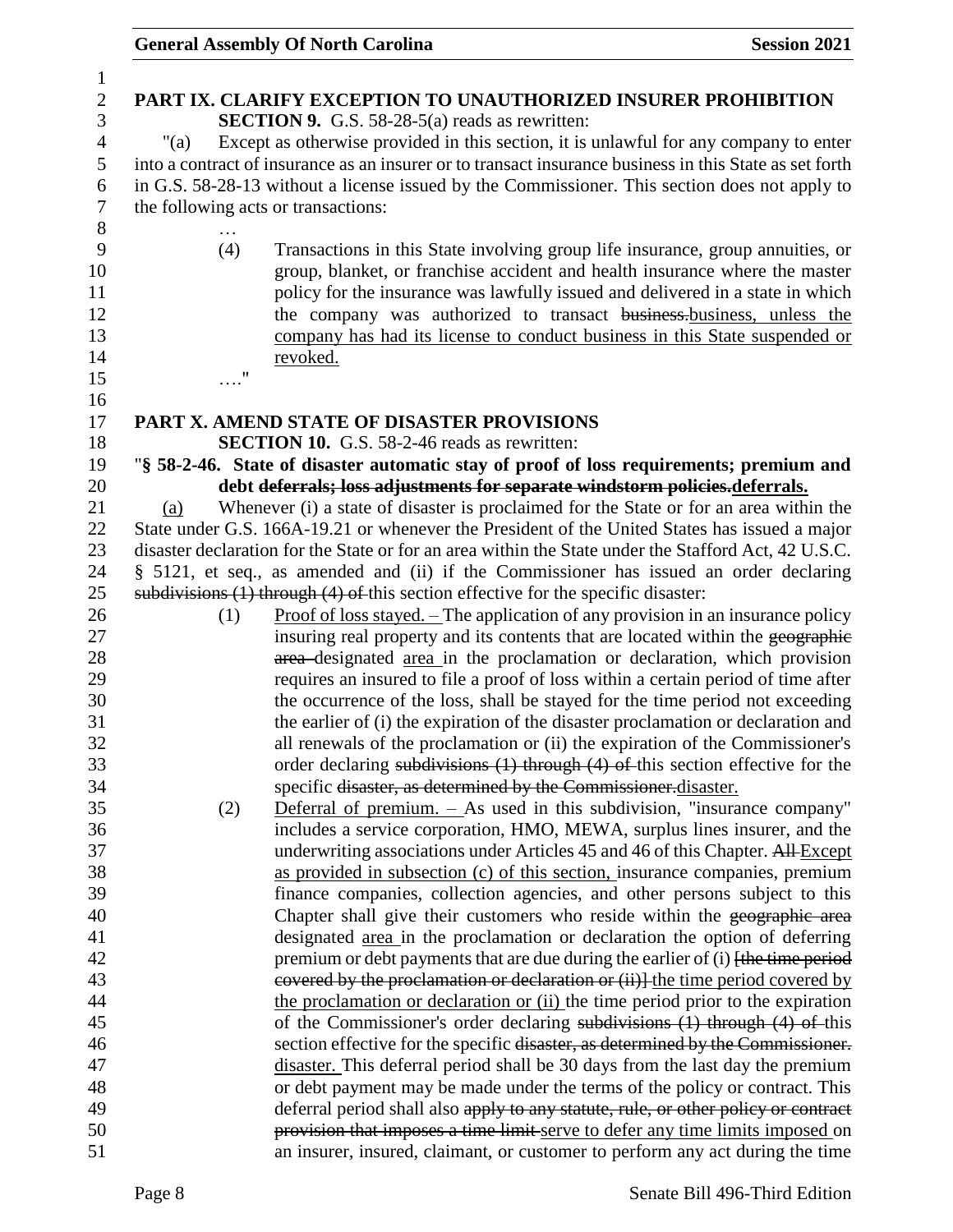|                | <b>General Assembly Of North Carolina</b> |           |                                                                                                                                                                           | <b>Session 2021</b> |
|----------------|-------------------------------------------|-----------|---------------------------------------------------------------------------------------------------------------------------------------------------------------------------|---------------------|
| $\mathbf{1}$   |                                           |           | period covered by the proclamation or declaration, including declaration as                                                                                               |                     |
| $\overline{2}$ |                                           |           | may be required by any statute, rule, or other policy or contract provision and                                                                                           |                     |
| 3              |                                           |           | does not require a request to defer. Included in the deferral of time limits is                                                                                           |                     |
| $\overline{4}$ |                                           |           | the transmittal of information, information and communications, with respect                                                                                              |                     |
| 5              |                                           |           | to insurance policies or contracts, premium finance agreements, or debt                                                                                                   |                     |
| 6              |                                           |           | instruments when the insurer, insured, claimant, or customer resides or is                                                                                                |                     |
| $\overline{7}$ |                                           |           | located in the geographic area designated <u>area</u> in the proclamation or                                                                                              |                     |
| 8              |                                           |           |                                                                                                                                                                           |                     |
| 9              |                                           |           | declaration. Likewise, the deferral period shall apply to any time limitations<br>imposed on insurers under the terms of a policy or contract or provisions of            |                     |
|                |                                           |           |                                                                                                                                                                           |                     |
| 10             |                                           |           | law related to individuals who reside within the geographic area designated                                                                                               |                     |
| 11             |                                           |           | area in the proclamation or declaration. Likewise, the deferral period shall                                                                                              |                     |
| 12             |                                           |           | apply to any time limitations imposed on insurers under the terms of a policy                                                                                             |                     |
| 13             |                                           |           | or contract or provisions of law related to individuals who reside within the                                                                                             |                     |
| 14             |                                           |           | geographic area designated in the proclamation or declaration. The                                                                                                        |                     |
| 15             |                                           |           | Commissioner may extend any deferral period in this subdivision, depending                                                                                                |                     |
| 16             |                                           |           | on the nature and severity of the proclaimed or declared disaster. No additional                                                                                          |                     |
| 17             |                                           |           | rate or contract filing shall be necessary to effect any deferral period.                                                                                                 |                     |
| 18             | (3)                                       |           | Health benefit plans. - With respect to health benefit plans, after a deferral                                                                                            |                     |
| 19             |                                           |           | period has expired, all premiums in arrears shall be payable to the insurer. If                                                                                           |                     |
| 20             |                                           |           | premiums in arrears are not paid, coverage shall lapse as of the date premiums                                                                                            |                     |
| 21             |                                           |           | were paid up, and preexisting conditions shall apply as permitted under this                                                                                              |                     |
| 22             |                                           |           | Chapter; and the insured shall be responsible for all medical expenses incurred                                                                                           |                     |
| 23             |                                           |           | since the effective date of the lapse in coverage.                                                                                                                        |                     |
| 24             | (4)                                       |           | Repealed by Session Laws 2014-115, s. 39.2, effective August 11, 2014.                                                                                                    |                     |
| 25             | (5)                                       |           | Collection agencies. $-$ Except as provided in subsection (c) of this section,                                                                                            |                     |
| 26<br>27       |                                           |           | collection agencies, as defined in Article 70 of this Chapter, shall discontinue                                                                                          |                     |
| 28             |                                           |           | attempts to collect debt against their customers who reside within the                                                                                                    |                     |
| 29             | (b)                                       |           | designated area in the proclamation or declaration during the deferral period.<br>In addition to the requirements set forth in subdivisions $(a)(1)$ and $(a)(2)$ of this |                     |
| 30             | section, the following shall apply to:    |           |                                                                                                                                                                           |                     |
| 31             | (1)                                       |           | Property and casualty insurance. - With respect to property and casualty                                                                                                  |                     |
| 32             |                                           |           | insurance companies and insurance policies that insure customers or                                                                                                       |                     |
| 33             |                                           |           | policyholders who reside in the designated area in the proclamation or                                                                                                    |                     |
| 34             |                                           |           | declaration described in subsection (a) of this section and who have been                                                                                                 |                     |
| 35             |                                           |           | displaced from their residences, the following provisions shall apply:                                                                                                    |                     |
| 36             |                                           | a.        | After a deferral period has expired, all premium payments in arrears                                                                                                      |                     |
| 37             |                                           |           | under a property and casualty insurance policy or contract shall be due                                                                                                   |                     |
| 38             |                                           |           | and payable to the insurance company. If the premium payments in                                                                                                          |                     |
| 39             |                                           |           | arrears are not paid, the insurance company may cancel the insurance                                                                                                      |                     |
| 40             |                                           |           | policy or contract on or after the fifteenth day following the expiration                                                                                                 |                     |
| 41             |                                           |           | of the deferral period. All cancellation notice requirements are still                                                                                                    |                     |
| 42             |                                           |           | applicable under this section.                                                                                                                                            |                     |
| 43             |                                           | <u>b.</u> | All property and casualty insurance policies or contracts with a                                                                                                          |                     |
| 44             |                                           |           | properly noticed cancellation for nonpayment effective on or prior to                                                                                                     |                     |
| 45             |                                           |           | the date the Commissioner has issued an order under this section may                                                                                                      |                     |
| 46             |                                           |           | be cancelled and such cancellations shall remain valid and effective.                                                                                                     |                     |
| 47             |                                           |           | All cancellations for nonpayment of insurance policies or contracts                                                                                                       |                     |
| 48             |                                           |           | scheduled to be effective after the deferral period has commenced                                                                                                         |                     |
| 49             |                                           |           | must be deferred until the deferral period has expired. If necessary to                                                                                                   |                     |
| 50             |                                           |           | comply with statute, a cancellation deferred under this subsection must                                                                                                   |                     |
| 51             |                                           |           | be properly noticed again with an effective date after the expiration of                                                                                                  |                     |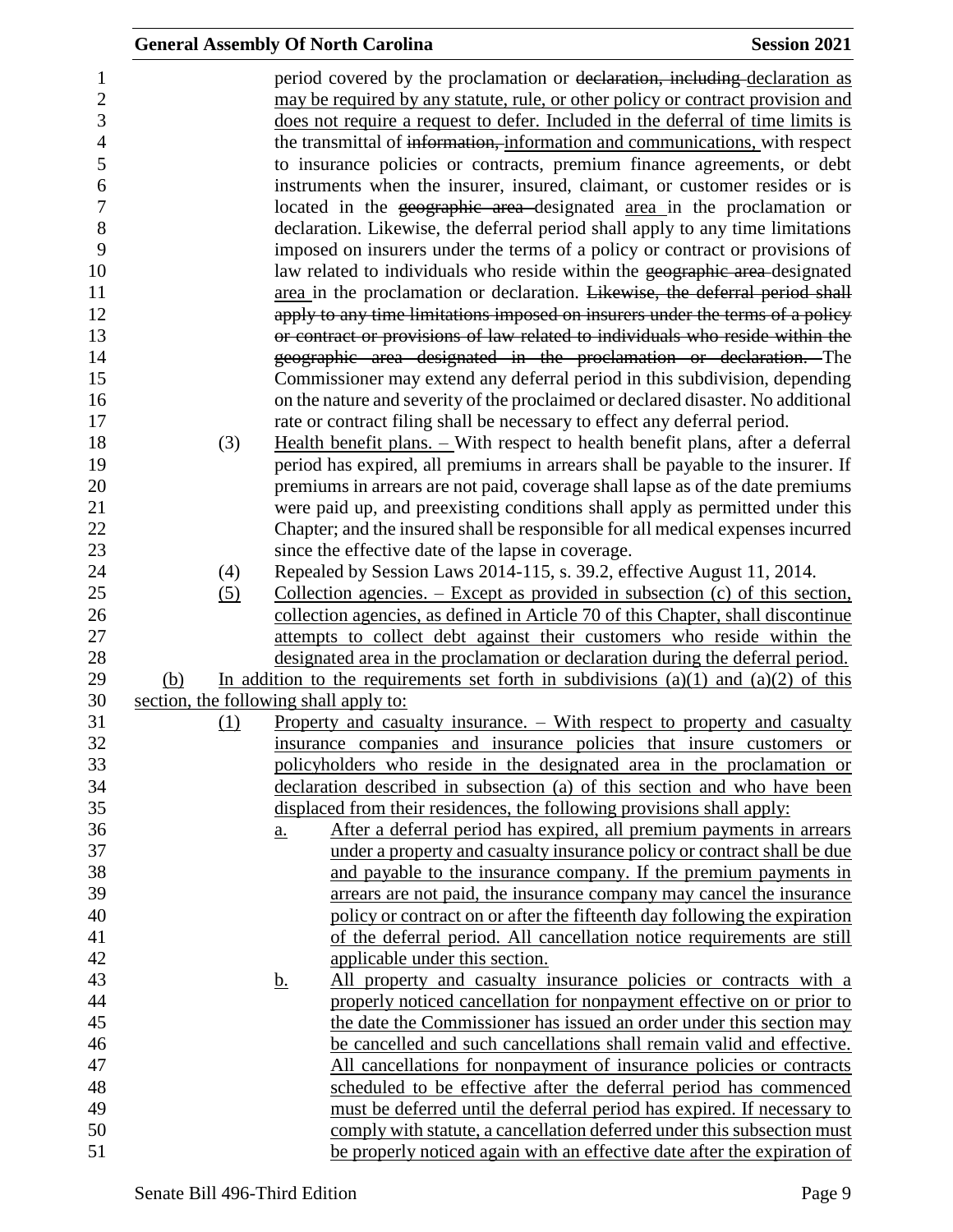|                         |                            | <b>General Assembly Of North Carolina</b>                                                                                               | <b>Session 2021</b> |
|-------------------------|----------------------------|-----------------------------------------------------------------------------------------------------------------------------------------|---------------------|
|                         |                            | the deferral period. Cancellations for cause that have been properly                                                                    |                     |
|                         |                            | noticed, including cancellations for material misrepresentation or                                                                      |                     |
|                         |                            | ineligible risk, may continue to be processed during the deferral                                                                       |                     |
|                         |                            | period.                                                                                                                                 |                     |
|                         | $\underline{c}$ .          | All property and casualty insurance policies or contracts with a                                                                        |                     |
|                         |                            | nonrenewal effective date on or prior to the date the Commissioner has                                                                  |                     |
|                         |                            | issued an order under this section may be processed. All property and                                                                   |                     |
|                         |                            | casualty insurance policies or contracts with a properly noticed                                                                        |                     |
|                         |                            | nonrenewal effective after the commencement of the deferred period                                                                      |                     |
|                         |                            | shall be deferred until the expiration of the deferral period. A                                                                        |                     |
|                         |                            | nonrenewal deferred under this subsection shall be properly noticed                                                                     |                     |
|                         |                            | again with an effective date after the expiration of the deferral period.                                                               |                     |
|                         | $\underline{\mathrm{d}}$ . | This subsection shall not apply to property and casualty insurance                                                                      |                     |
|                         |                            | policies or contracts entered into on or after the date the Commissioner                                                                |                     |
|                         |                            | has issued an order declaring this section effective for the specific                                                                   |                     |
|                         |                            | disaster.                                                                                                                               |                     |
| (2)                     |                            | <u>Premium finance companies. – With respect to premium finance companies</u>                                                           |                     |
|                         |                            | and premium finance agreements that have financed property and casualty                                                                 |                     |
|                         |                            | insurance policies for customers or policyholders who reside in the designated                                                          |                     |
|                         |                            | area in the proclamation or declaration and who have been displaced from                                                                |                     |
|                         |                            | their residences, the following provisions shall apply:                                                                                 |                     |
|                         | a.                         | After a deferral period has expired, all payments in arrears under a                                                                    |                     |
|                         |                            | premium finance agreement shall be due and payable to the premium                                                                       |                     |
|                         |                            | finance company. If the payments in arrears are not paid, the premium                                                                   |                     |
|                         |                            | finance company may cancel the premium finance agreement on or                                                                          |                     |
|                         |                            | after the fifteenth day following the expiration of the deferred period.                                                                |                     |
|                         |                            | All cancellation notice requirements are still applicable under this                                                                    |                     |
|                         |                            | section.                                                                                                                                |                     |
|                         | <u>b.</u>                  | All property and casualty insurance policies or contracts that were<br>financed by an insurance premium finance company with a properly |                     |
|                         |                            | noticed cancellation for nonpayment effective on or prior to the date                                                                   |                     |
|                         |                            | the Commissioner has issued an order under this section may be                                                                          |                     |
|                         |                            | cancelled and such cancellations shall remain valid and effective.                                                                      |                     |
|                         | $c_{\cdot}$                | This section shall not apply to premium finance agreements entered                                                                      |                     |
|                         |                            | into on or after the date the Commissioner has issued an order                                                                          |                     |
|                         |                            | declaring this section effective for the specific disaster.                                                                             |                     |
| (c)                     |                            | If the proclamation or declaration is the result of a public health emergency as                                                        |                     |
|                         |                            | determined by the Secretary of the U.S. Department of Health and Human Services pursuant to                                             |                     |
|                         |                            | 42 U.S.C. § 247d, or other situations where the Governor has, by executive order, ordered all                                           |                     |
|                         |                            | individuals in North Carolina to stay at home or at their place of residence, the following                                             |                     |
| provisions shall apply: |                            |                                                                                                                                         |                     |
| (1)                     |                            | Property and casualty insurance companies and premium finance companies.                                                                |                     |
|                         |                            | - Property and casualty insurance companies and premium finance companies                                                               |                     |
|                         |                            | subject to this Chapter shall give notice to their customers or policyholders                                                           |                     |
|                         |                            | who reside within the designated area in the proclamation or declaration of                                                             |                     |
|                         |                            | the option of deferring premium payments that are due during the time period                                                            |                     |
|                         |                            | covered by the Commissioner's order declaring this section effective for a                                                              |                     |
|                         |                            | specific public health emergency or situation that may require the citizens of                                                          |                     |
|                         |                            | North Carolina to shelter in place. The deferral period shall be 30 days from                                                           |                     |
|                         |                            | the last day the premium or debt payment may be made under the terms of the                                                             |                     |
|                         |                            | policy or contract or premium finance agreement.                                                                                        |                     |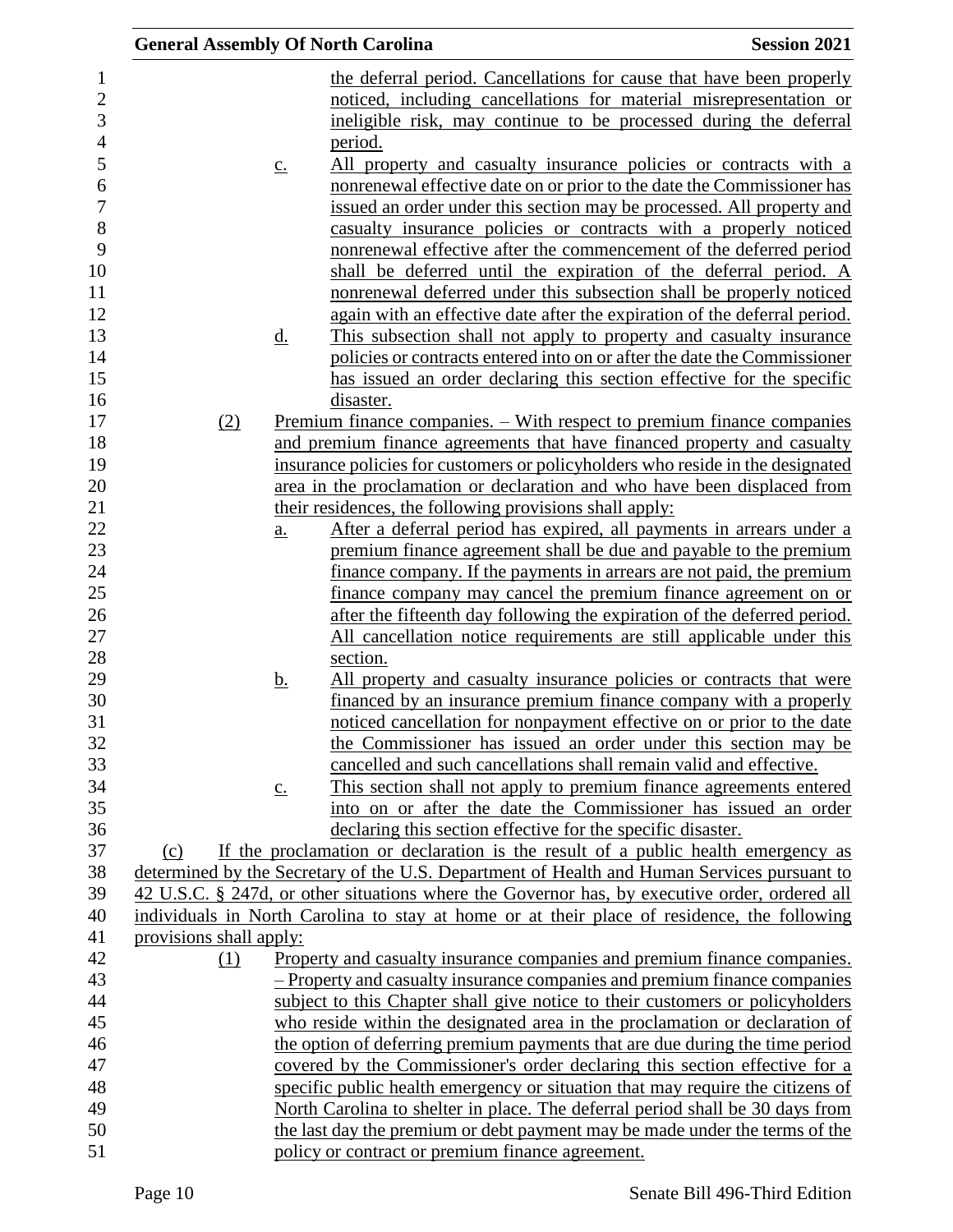|     |                   |                   | <b>General Assembly Of North Carolina</b>                                                                                                                        | <b>Session 2021</b> |
|-----|-------------------|-------------------|------------------------------------------------------------------------------------------------------------------------------------------------------------------|---------------------|
|     |                   | a.                | When providing notice to customers or policyholders of the option to                                                                                             |                     |
|     |                   |                   | defer premium payments, property and casualty insurance companies                                                                                                |                     |
|     |                   |                   | and premium finance companies shall do all of the following:                                                                                                     |                     |
|     |                   |                   | Advise their customers or policyholders of their right to defer<br>1.                                                                                            |                     |
|     |                   |                   | their premium and provide the steps required to defer their                                                                                                      |                     |
|     |                   |                   | premium.                                                                                                                                                         |                     |
|     |                   |                   | <u>Allow for deferral requests from customers or policyholders to</u><br>2.                                                                                      |                     |
|     |                   |                   | be communicated verbally or by electronic means. Written                                                                                                         |                     |
|     |                   |                   | requests for deferral shall not be required.                                                                                                                     |                     |
|     |                   |                   | After required notification is provided, nonpayment will result in a                                                                                             |                     |
|     |                   | <u>b.</u>         | cancellation to be effective on or after the fifteenth day following the                                                                                         |                     |
|     |                   |                   |                                                                                                                                                                  |                     |
|     |                   |                   | expiration of the deferral period.                                                                                                                               |                     |
|     |                   | $\underline{c}$ . | After a deferral period has expired, all premium payments in arrears                                                                                             |                     |
|     |                   |                   | under a property and casualty insurance policy or premium finance                                                                                                |                     |
|     |                   |                   | agreement shall be due and payable to the insurance company or                                                                                                   |                     |
|     |                   |                   | premium finance company. If the premium payments in arrears are not                                                                                              |                     |
|     |                   |                   | paid, the property and casualty insurance company or premium finance                                                                                             |                     |
|     |                   |                   | company may cancel the insurance policies or premium finance                                                                                                     |                     |
|     |                   |                   | agreements that were financed on or after the fifteenth day following                                                                                            |                     |
|     |                   |                   | the expiration of the deferral period. All cancellation notice                                                                                                   |                     |
|     |                   |                   | requirements are still applicable under this section.                                                                                                            |                     |
|     |                   | <u>d.</u>         | This section shall not apply to property and casualty insurance policies                                                                                         |                     |
|     |                   |                   | or contracts entered into on or after the date the Commissioner has                                                                                              |                     |
|     |                   |                   | issued an order under this section.                                                                                                                              |                     |
|     | (2)               |                   | Policy nonrenewals and cancellations not prohibited. – Nothing in this                                                                                           |                     |
|     |                   |                   | subsection prohibits property and casualty insurance companies from not                                                                                          |                     |
|     |                   |                   | renewing or cancelling a policy during a public health emergency or situation                                                                                    |                     |
|     |                   |                   | that may require all individuals in North Carolina to stay at home.                                                                                              |                     |
|     | (3)               |                   | Collection agencies. – Collection agencies, as defined in Article $70$ of this                                                                                   |                     |
|     |                   |                   | Chapter, shall discontinue attempts to collect debt against their customers who                                                                                  |                     |
|     |                   |                   | reside within the designated area in the proclamation or declaration during the                                                                                  |                     |
|     |                   |                   | deferral period when the customer notifies the collection agency that he or she                                                                                  |                     |
|     |                   |                   | is experiencing significant financial hardship related to the public health                                                                                      |                     |
|     |                   |                   | emergency or stay at home order.                                                                                                                                 |                     |
|     | $\underline{(4)}$ |                   | <u>Deferral period limited in applicability. – For a public health emergency or</u>                                                                              |                     |
|     |                   |                   | situation that may require all individuals in North Carolina to stay at home,                                                                                    |                     |
|     |                   |                   | the deferral period shall not apply to time limitations imposed by any statute,                                                                                  |                     |
|     |                   |                   | rule, or other policy or contract provision or to the transmittal of information                                                                                 |                     |
|     |                   |                   | or communications related to insurance policies, premium finance                                                                                                 |                     |
|     |                   |                   | agreements, or debt instruments, except as specifically provided for in this                                                                                     |                     |
|     |                   |                   | subsection.                                                                                                                                                      |                     |
|     |                   |                   |                                                                                                                                                                  |                     |
|     | (5)               |                   | Exclusions. – This subsection shall not apply to situations that involve enemy                                                                                   |                     |
|     |                   |                   | attack, invasion, insurrection, riot, rebellion, revolution, civil war or                                                                                        |                     |
|     |                   |                   | commotion, or military or usurped power.                                                                                                                         |                     |
| (d) |                   |                   | The Commissioner may extend any deferral period in this section, depending on the                                                                                |                     |
|     |                   |                   | nature and severity of the proclaimed or declared disaster or event. No additional rate or contract<br>filing shall be necessary to effect any deferral period." |                     |
|     |                   |                   |                                                                                                                                                                  |                     |

**SECTION 11.** G.S. 58-36-43(a) reads as rewritten: